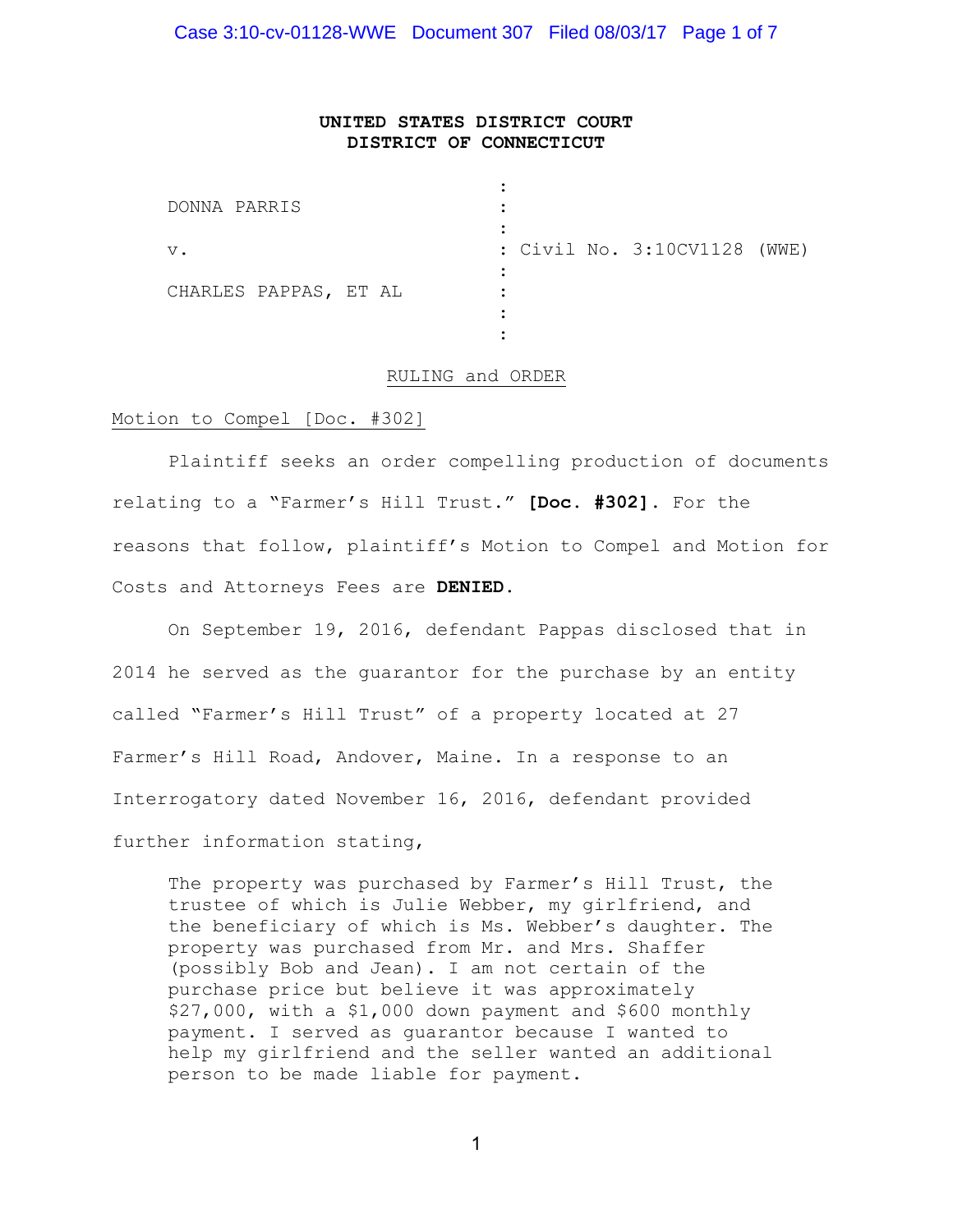# Case 3:10-cv-01128-WWE Document 307 Filed 08/03/17 Page 2 of 7

[Doc. #302-3, Pl. Ex. C (Answ. to Interrog. No. 2)]. He added, "I have no relationship with Farmer's Hill Trust." Id. (Answ. to Interrog. No. 3). After plaintiff informed defendant that she believed that his response was inadequate, a supplemental response consisting of a letter dated February 9, 2017, from an attorney in Maine was provided, stating that he had reviewed the trust documents and reporting that "Charlie Pappas is not a grantor, trustee or beneficiary of said Trust. Nor is he is [sic] mentioned anywhere in the language of the Trust." [Doc. #302-4, Pl. Ex. D].

On June 15, 2017, plaintiff again requested that Mr. Pappas provide copies of the Trust documents. [Doc. #302-5, Pl. Ex. E]. Defendant's counsel responded that, "Mr. Pappas has informed me that he has requested the trust documents from his girlfriend and she has refused to provide them to him." Id.

Rule 26(b)(1) of the Federal Rules of Civil Procedure outlines the scope of discovery. Under the Rule, parties "may obtain discovery regarding any nonprivileged matter that is relevant to any party's claim or defense and proportional to the needs of the case." Relevance involves a consideration of "the importance of the issues at stake in the action, the amount in controversy, the parties' relative access to relevant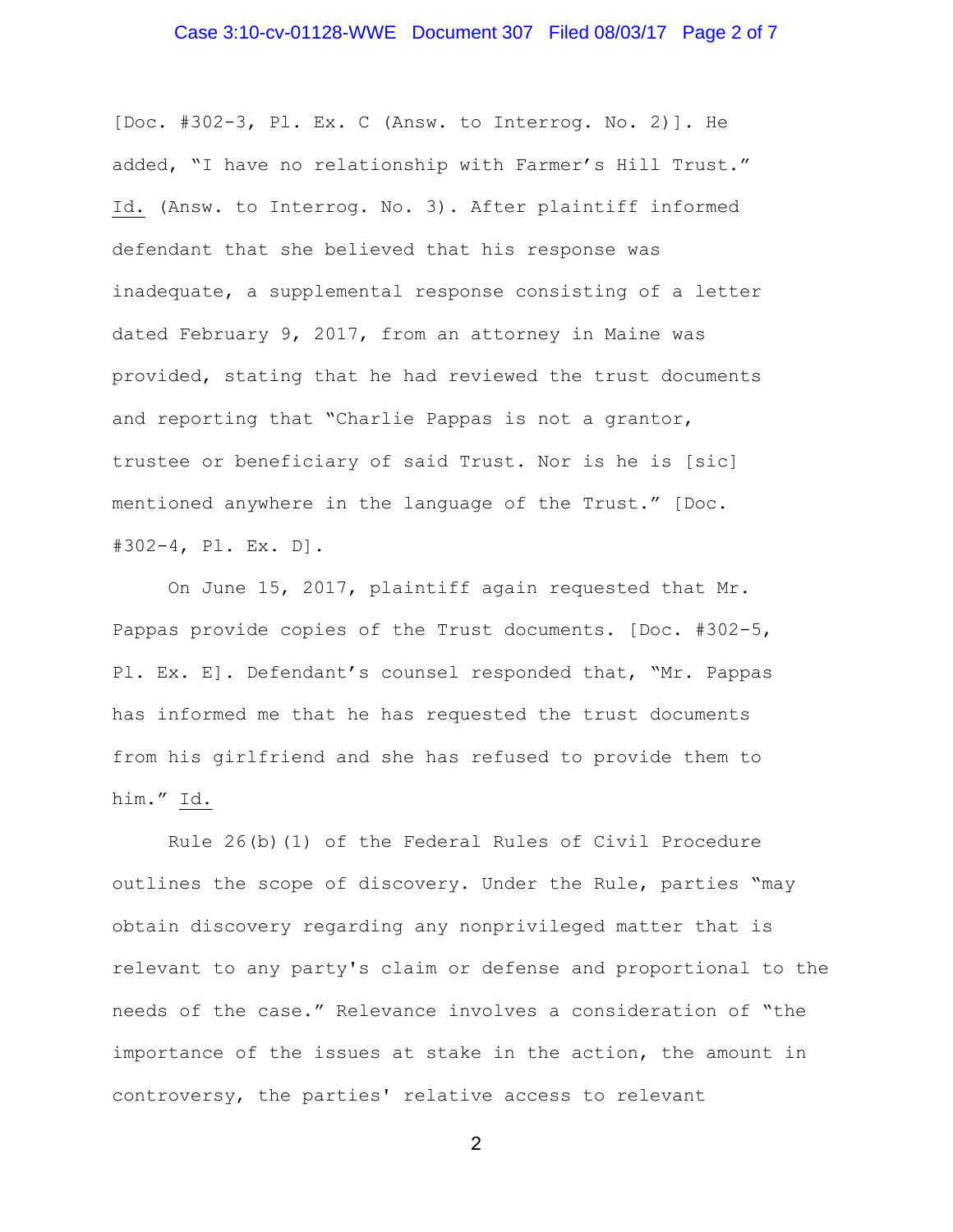# Case 3:10-cv-01128-WWE Document 307 Filed 08/03/17 Page 3 of 7

information, the parties' resources, the importance of the discovery in resolving the issues, and whether the burden or expense of the proposed discovery outweighs its likely benefit." Fed. R. Civ. P. 26(b)(1). Even when a request seeks relevant matter, the court can limit such discovery when "the discovery sought is unreasonably cumulative or duplicative, or can be obtained from some other source that is more convenient, less burdensome, or less expensive." Fed. R. Civ. P. 26(b)(2)(C). See During v. City Univ. of New York, No. 05 CIV. 6992(RCC), 2006 WL 2192843, at \*4 (S.D.N.Y. Aug. 1, 2006) ("Even if the information sought is relevant, courts have the authority to forbid or to alter discovery that is unduly burdensome.").

The Court agrees with plaintiff that the Trust documents are relevant and the discovery request is proper, pursuant to Fed. R. Civ. P. 26(b)(1), to determine whether "Defendant Pappas is benefiting from this property or the trust." [Doc. #302 at 3]. However, the Court disagrees with plaintiff's argument that Pappas should be compelled to produce the Trust documents because "he has shown that he has some level of access to the documents by producing a letter from an attorney who reviewed them." Id. Rather, plaintiff must accept defendant's representation that "he has requested [the responsive] documents from his significant other, who denied the request." [Doc. #306 at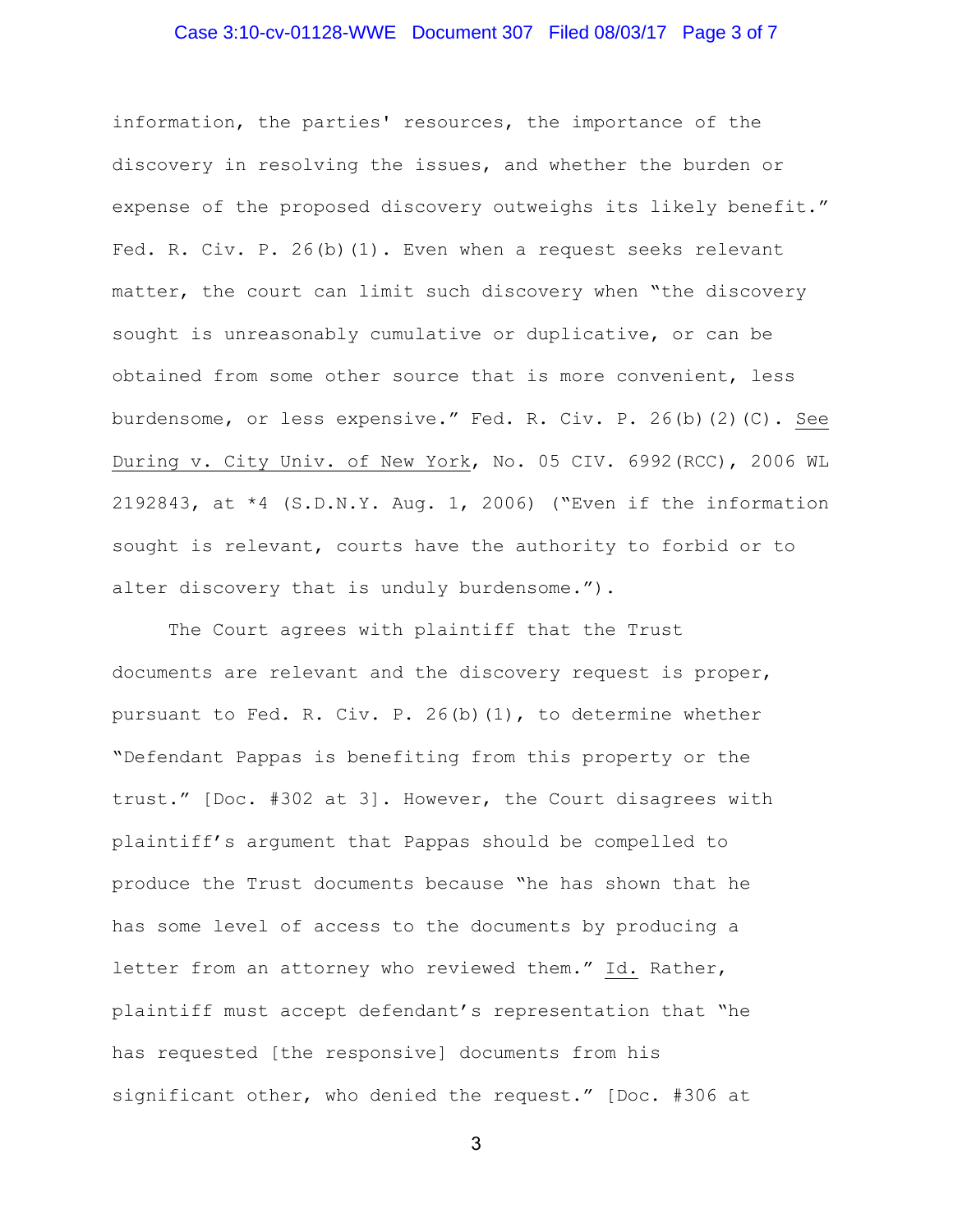#### 1]. (citing Pl. Ex. E)].

It is well-established that "a party is not obliged to produce...documents that it does not possess or cannot obtain." Shcherbakovskiy v. Da Capo Al Fine, Ltd., 490 F.3d 130, 138 (2d Cir. 2007). Pursuant to Fed. R. Civ. P. 34, a party may serve on another party a request "to produce ... items in the responding party's possession, custody, or control." A party "controls documents that it has the right, authority, or ability to obtain upon demand." Scott v. Arex*,* Inc.*,* 124 F.R.D. 39, 41 (D. Conn.  $1989$ ) (citations omitted). Plaintiffs bear the burden of establishing that the documents are in GE's control. See Pitney Bowes, Inc. v. Kern Int'l, Inc., 239 F.R.D. 62, 66 (D. Conn. 2006).

Grayson v. Gen. Elec. Co., No. 3:13-cv-1799(WWE)(WIG), 2016 WL 1275027, at \*1 (D. Conn. Apr. 1, 2016). Plaintiff has not sustained her burden of showing the requested documents are within defendant's possession, custody, or control. Defendant has made a showing that he is not a grantor, trustee or beneficiary of the Trust and that he does not possess copies of the relevant documents. Further, he states he has requested the documents from his girlfriend and she refuses to provide them. See Fed. R. Civ. P. 26(1)(A)(ii)(requiring the initial disclosure of "a copy...of all documents, electronically stored information, and tangible things that the disclosing party has in its possession, custody, or control and may use to support its claims or defenses, unless the use would be solely for impeachment."); Fed. R. Civ. P. 34(a)(1)(authorizing service of discovery requests for certain "items in the responding party's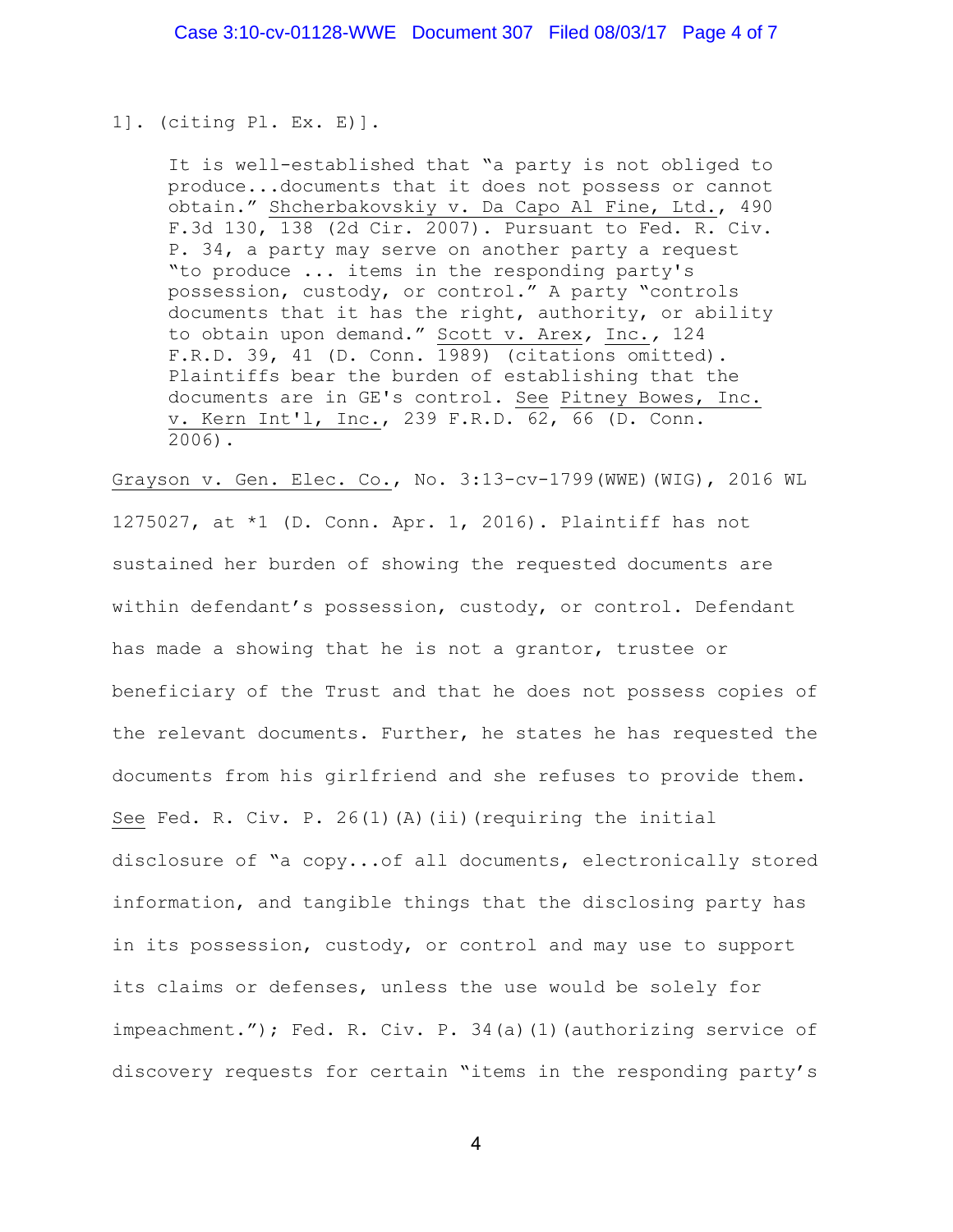## Case 3:10-cv-01128-WWE Document 307 Filed 08/03/17 Page 5 of 7

possession, custody, or control"); Fed. R. Civ. P.

45(a)(1)(iii)(requiring subpoenas which "command each person to

whom it is directed to...produce designated documents,

electronically stored information, or tangible things in that

person's possession, custody, or control").

Courts have universally held that documents are deemed to be within the possession, custody or control if the party has actual possession, custody or control or has the legal right to obtain the documents on demand. Starlight International v. Herlihy*,* 186 F.R.D. 626, 635 (D. Kan. 1999). "Control" comprehends not only possession, but also the right, authority, or ability to obtain the documents. Super Film of Am., Inc. v. UCB Films, Inc.*,* 219 F.R.D. 649, 651 (D. Kan. 2004). Therefore, Rule 34(a) enables a party seeking discovery to require production of documents beyond the actual possession of the opposing party if such party has retained any right or ability to influence the person in whose possession the documents lie. Id. The party seeking production of the documents bears the burden of proving that the opposing party has the control required under Rule 34(a). Id.

Tomlinson v. El Paso Corp., 245 F.R.D. 474, 476–77 (D. Colo.

2007).

Rule 34 of the Federal Rules of Civil Procedure provides a mechanism under Rule 45 to subpoena the Trustee, "a nonparty...to produce documents and tangible things or to permit an inspection." Fed. R. Civ. P. 34(c); Fed. R. Civ. P. 45.

Plaintiff may seek the assistance of the Court should the Trustee fail to comply with a subpoena.

Accordingly, plaintiff's Motion to Compel and Motion for Costs and Attorney's Fees are **DENIED**. **[Doc. #302].**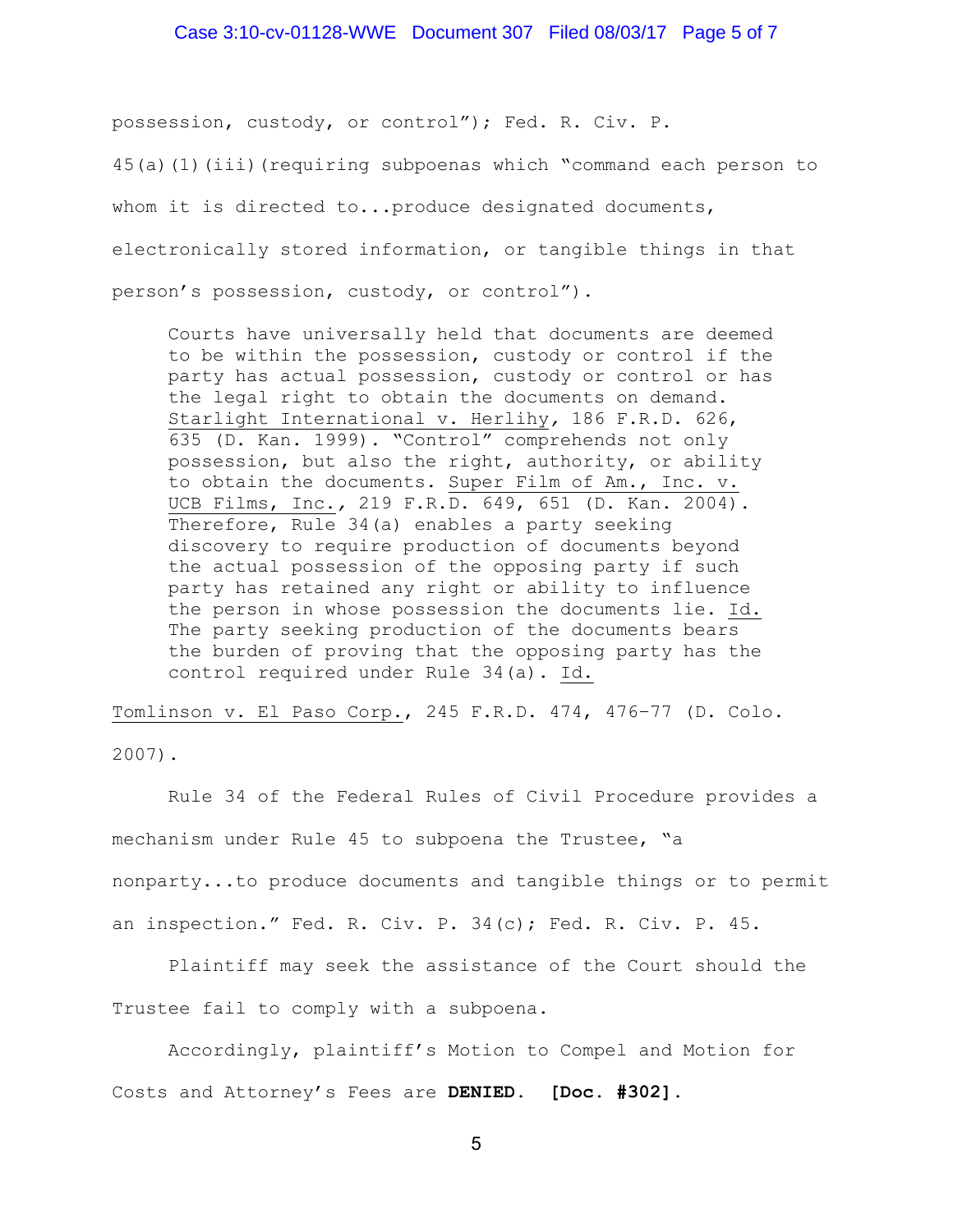# August 29, 2017 Contempt Hearing

Plaintiff having moved for a renewed order for contempt and imposition of sanctions up to and including confinement until defendant Charles Pappas purges his contempt, **[Doc. #274]**, it is hereby ORDERED that the defendant, Charles Pappas, appear before the District Court in Courtroom Four - Annex, 915 Lafayette Boulevard, Bridgeport, Connecticut, at **11:00 AM** on **August 29, 2017**, then and there to be examined under oath concerning his assets and ability to pay the judgment entered against him. The Court may make such orders at the hearing or thereafter that it determines to be reasonably calculated to facilitate payment of the judgment.

The defendant is advised that failure to appear before the Court at the scheduled time and place may subject the defendant to being held in Contempt of Court and having a Capias Writ issue, that is an order to the U.S. Marshal to take him into custody and bring him before the Court. It is FURTHERED ORDERED that this order be served by certified mail, return receipt requested, upon Charles Pappas by no later than August 11, 2017.

SO ORDERED at Bridgeport this 3rd day of August 2017.

 $\sqrt{s/2}$ HOLLY B. FITZSIMMONS UNITED STATES MAGISTRATE JUDGE